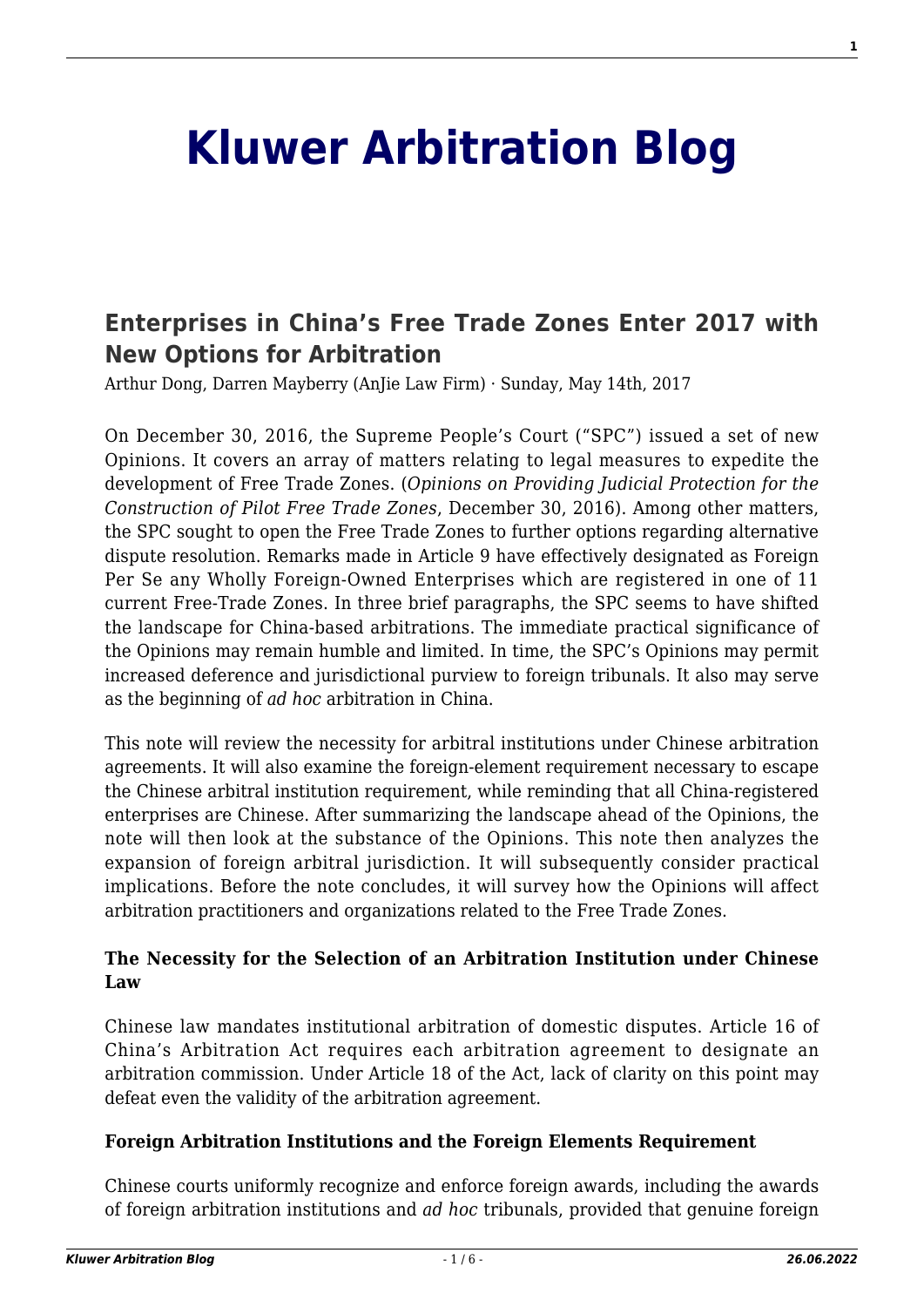elements arise throughout the transaction. The foreign elements test will often be satisfied when one of the parties is a foreign-registered company. When both parties are domestic entities, and no other element can connect the dispute to another jurisdiction, selecting offshore arbitration can lead to unnecessary risk and uncertainty.

# **WFOEs and FIEs as Domestic Entities**

Wholly Foreign-Owned Enterprises ("WFOE") are foreign-owned Chinese entities. Similarly, Foreign Investment Enterprises (FIEs) are Chinese companies, even though they may be entirely foreign-owned (i.e., WFOEs) or only partially foreign owned (joint-ventures).

# **Enter the Opinions**

FIEs may benefit from favorable treatment with regard to arbitration, but they must be registered in one of China's 11 Free-Trade Zones (FTZs). WFOEs within FTZs will receive particularly favorable arbitration treatment. FTZ-based enterprises may engage in *ad hoc* arbitration, subject to rather stringent requirements.

First, the SPC has determined that two FTZ-registered WFOEs satisfy the foreignelement test such that they may submit to arbitration agreements seated in foreign jurisdictions. For now, at least, both parties must be WFOEs to qualify. As for FIEs more generally, the SPC has permitted courts to validate such agreements (or not). Accordingly, people's courts are also to dismiss challenges to recognize or enforce resulting awards when the moving party has either (1) initiated arbitration or (2) failed to object during the arbitration procedure. Objections must challenge the violation of public policy relating to the foreign-element test.

Second, the SPC states that FTZ-registered enterprises may **not** need to engage supervision of an arbitration commission for China-based arbitration procedures. This applies even FTZ enterprises without foreign investors. Importantly, the enforceability of any *ad hoc* arbitration will hinge on the satisfaction of three specific requirements. The arbitration clause must designate a specific particular place on the Mainland, a specific (set of) arbitrator(s), and a specific arbitration rule.

Domestic FTZ parties commencing arbitration under an *ad hoc* arbitration agreement, or even under an agreement designating a foreign institution, could face a challenge to the validity of that agreement. Such a challenge would most likely bring the matter before a People's Court. Before People's Courts can declare such clauses invalid, they must report these cases to the higher courts. Likewise, higher courts that agree with the lower court concerning the invalidity of the clause must also report to the SPC for final review.

#### **Two WFOEs qualify as Foreign**

The SPC's Opinions newly opens a classification for WFOEs, one once reserved exclusively to strictly non-domestic companies. WFOEs registered in FTZs are now foreign enterprises. As for FTZ-based non-WFOE FIEs, the Opinions offers a path to enforcement of foreign awards, while also leaving a last opportunity for an opposing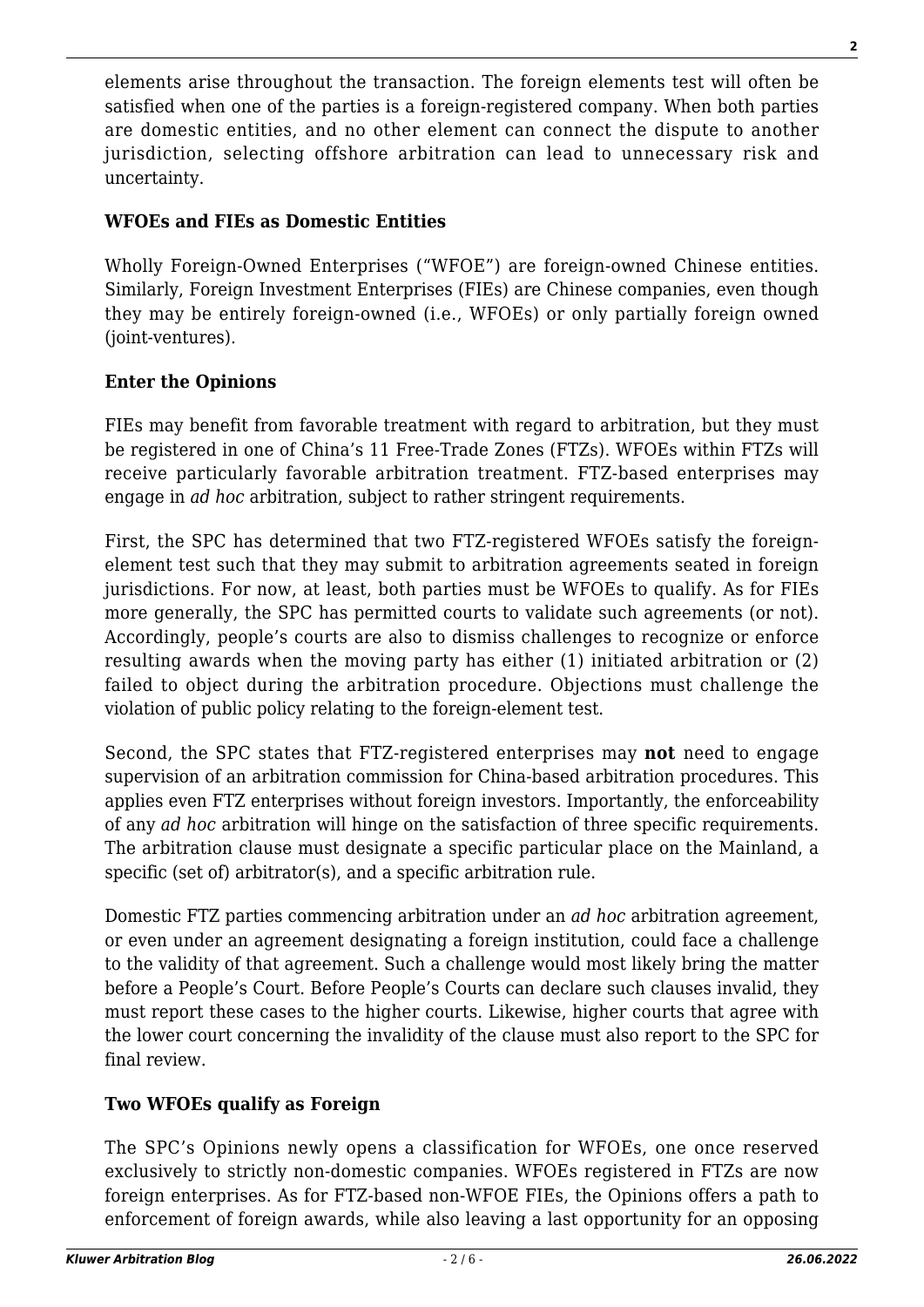party to mount a jurisdictional challenge. This Foreign designation only encompasses those Wholly Foreign-Owned Enterprises registered in one of 11 Free-Trade Zones. Two WFOEs, each registered in a Chinese FTZ, may securely arbitrate their disputes abroad. Unlike a completely foreign-registered company, a single WFOE contracting with a domestic company outside an FTZ may be able or unable to satisfy the foreign elements test, depending on the specific circumstances, the overall nature of the transaction, and other factors.

The Opinions may be the beginning step, therefore, and not the final word, towards the modernization of China's arbitration regime. And it follows a track not entirely unfamiliar; that of the pursuit of progress through a gradual opening to the outside.

The WFOE FTZ-registration synthesizes existing notable Chinese cases. Two recent cases confronted matters concerning the recognition and enforcement of foreign

arbitrations. In the 2015 *Golden Landmark v. Siemens ITL* case,<sup>1)</sup> Shanghai's First Intermediate Court found a foreign-relation arose simply because both companies were registered in the Shanghai Free Trade Zone. Additionally, it was critical to the decision to enforce the SIAC award that the sources of capital, allocation of income, and governance of the companies were all closely related to foreign investors. Notably, the objecting party had already performed some of the award and had acquiesced to the SIAC tribunal's authority in other ways. As for the 2013

*Chaolaixinsheng* case,<sup>2)</sup> the SPC came to a different conclusion and refused to recognize or enforce a KCAB award. The Beijing-based companies had little reason to resolve their dispute abroad. The only foreign relation was tenuous; the owner of one of the companies was a Korean citizen. The recent Opinions clarifies that the divergent results were indeed a meaningful product of the differing factual circumstances.

#### **Practical Implications**

This note will make an early attempt to assess some immediate and several eventual practical implications of the SPC's Opinions. Initially it considers the perspective of foreign jurisdictions, tribunals, and practitioners. Then it looks at the effect on Chinese enterprises in the FTZs, and thereafter WFOEs in the FTZs.

#### *For Foreign Jurisdictions, Tribunals, Practitioners*

The SPC appears to have left room for foreign tribunals to assume *kompetenzkompetenz* over proceedings involving two Chinese parties. In other words, if an FTZbased (non-WFOE) FIE bears an agreement which has seated the arbitration outside of China, a party challenging jurisdiction may raise the question to the tribunal of whether the foreign elements in the transaction are sufficient to grant it jurisdiction. After all, the Opinions now instructs Chinese courts to recognize and enforce the final awards of foreign tribunals with regards to FTZ-centered FIEs. At the same time, it leaves open whether the commercial arrangements of such FIEs would contain foreign factors sufficient to allow for the validity of foreign arbitration.

This may lead to an interesting phenomenon. Non-Chinese jurisdictions, perhaps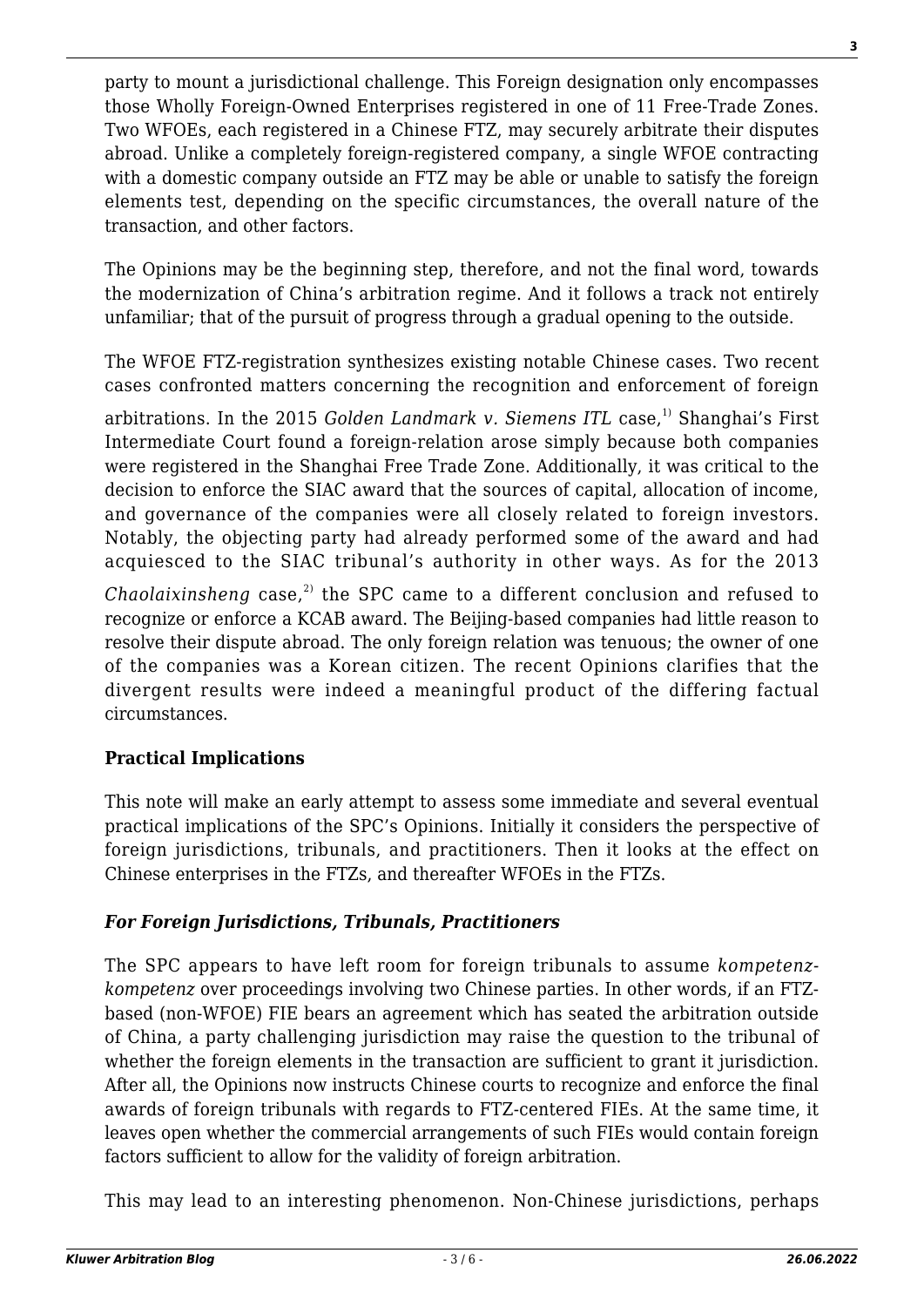particularly Hong Kong and Singapore, may eventually develop 'foreign' case law resolving what particular circumstances may satisfy the various factors in the foreign elements test. After all, respondents would be well within their rights to raise objections to jurisdiction against non-WFOE FIEs under China's public policy prohibition against foreign institutions adjudicating domestic disputes.

Therefore, the SPC's clarification of Chinese law on the jurisdiction of foreign tribunal and foreign-related elements may do more than simply provide a foundation for foreign tribunals to handle disputes from China-based parties. It could open a small aspect of Chinese law to the world. Small perhaps, but potentially very influential.

Foreign tribunals and district courts abroad should strive to apply the foreign-related tests faithfully, factually, and with special care. Otherwise, the SPC may exercise its power to issue corrective guidance to restrain too liberal findings of foreign-related elements.

On the other hand, no foreign case law may ultimately result regarding foreignelements under Chinese law and public policy. Foreign arbitration institutions and foreign tribunals may reject all challenges to jurisdiction relating to non-WFOE FIEinvolved arbitrations. For a number of reasons, Hong Kong and Singapore courts may define the approach that foreign courts follow when facing such controversies.

# *For Chinese Enterprises in the FTZs*

Many questions and uncertainties remain regarding the opening of *ad hoc* arbitration. Therefore, the initial practical ramifications of the Opinions on *ad hoc* arbitration may prove limited. Commercial enterprises are unlikely to crowd towards *ad hoc* arrangements. Each such *ad hoc* arbitration agreement would entail a certain challenge to validity soon after commencement of arbitration. Nonetheless, the SPC has signaled that enterprises registered within Free Trade Zones may be able to operate arbitrations entirely differently than enterprises in regular areas. Careful drafters may avoid the controversy and eschew *ad hoc* arbitration altogether. Likewise, the Opinions demands too many special requirements to save the handful of 'mistakenly' drafted arbitration clauses that are already out there.

Chinese enterprises will find the Opinions has cracked the door for *ad hoc* arbitration, but only just so. FTZ-based enterprises might reasonably fear what lies just on the other side. Not many Chinese enterprises will be too eager to experiment. And yet, the SPC may have nudged *ad hoc* arbitration forward just enough to gather some momentum.

#### *For Wholly Foreign-Owned Enterprises in the FTZs*

The SPC and its Opinions have just handed WFOEs registered in FTZs an unambiguous windfall. They can arbitrate abroad without fear of challenge to the validity of their agreements. Few WFOEs would have dared to arbitrate abroad before due to fears of enforcement complications. Now they can confidently opt to do so.

# **Concluding Remarks**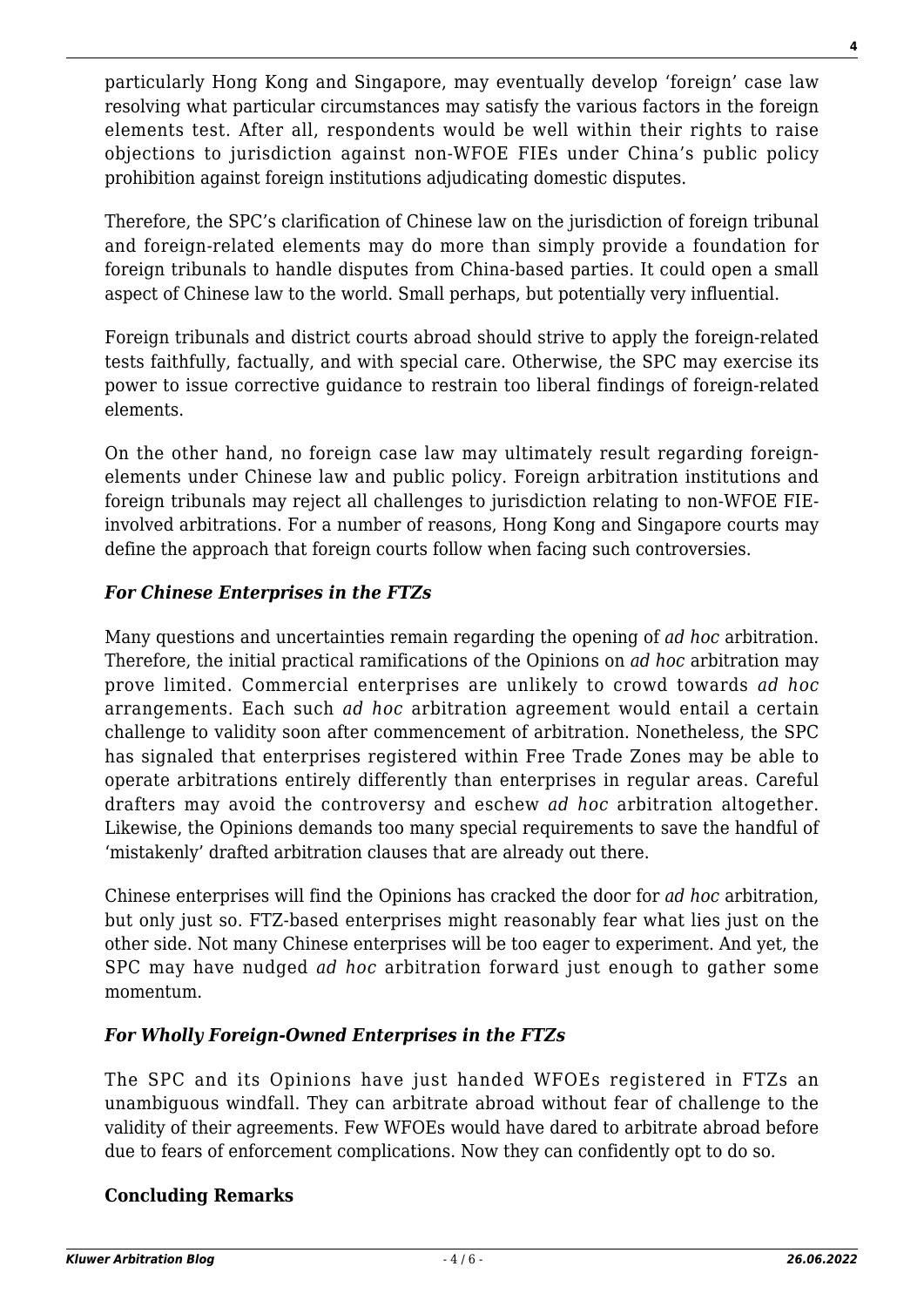Published on December 30, 2016, Article 9 of the SPC's Opinions relating to Free Trade Zones will influence Chinese arbitration well into the coming decade. The Opinions certainly provides for favorable arbitration treatment for enterprises within the Free Trade Zones. That treatment will favor WFOEs in particular, and FIEs generally. Foreign enterprises and foreign arbitral institutions will find much to welcome within the brief three paragraphs of the Opinions. Both international and Chinese arbitration professionals must look now to the National People's Congress for further and more expansive reform. Presumably, everyone in the international arbitration community looks forward to the SPC resolving the open questions and subsequent controversies in a reasonable and pro-enforcement manner.

*To make sure you do not miss out on regular updates from the Kluwer Arbitration Blog, please subscribe [here](http://arbitrationblog.kluwerarbitration.com/newsletter/). To submit a proposal for a blog post, please consult our [Editorial Guidelines.](http://arbitrationblog.kluwerarbitration.com/editorial-guidelines/)*

#### **Profile Navigator and Relationship Indicator**

Offers 6,200+ data-driven arbitrator, expert witness and counsel profiles and the ability to explore relationships of 13,500+ arbitration practitioners and experts for potential conflicts of interest.

[Learn how](https://www.wolterskluwer.com/en/solutions/kluwerarbitration/practiceplus?utm_source=arbitrationblog&utm_medium=articleCTA&utm_campaign=article-banner) **[Kluwer Arbitration Practice Plus](https://www.wolterskluwer.com/en/solutions/kluwerarbitration/practiceplus?utm_source=arbitrationblog&utm_medium=articleCTA&utm_campaign=article-banner)** [can support you.](https://www.wolterskluwer.com/en/solutions/kluwerarbitration/practiceplus?utm_source=arbitrationblog&utm_medium=articleCTA&utm_campaign=article-banner)



References

**5**